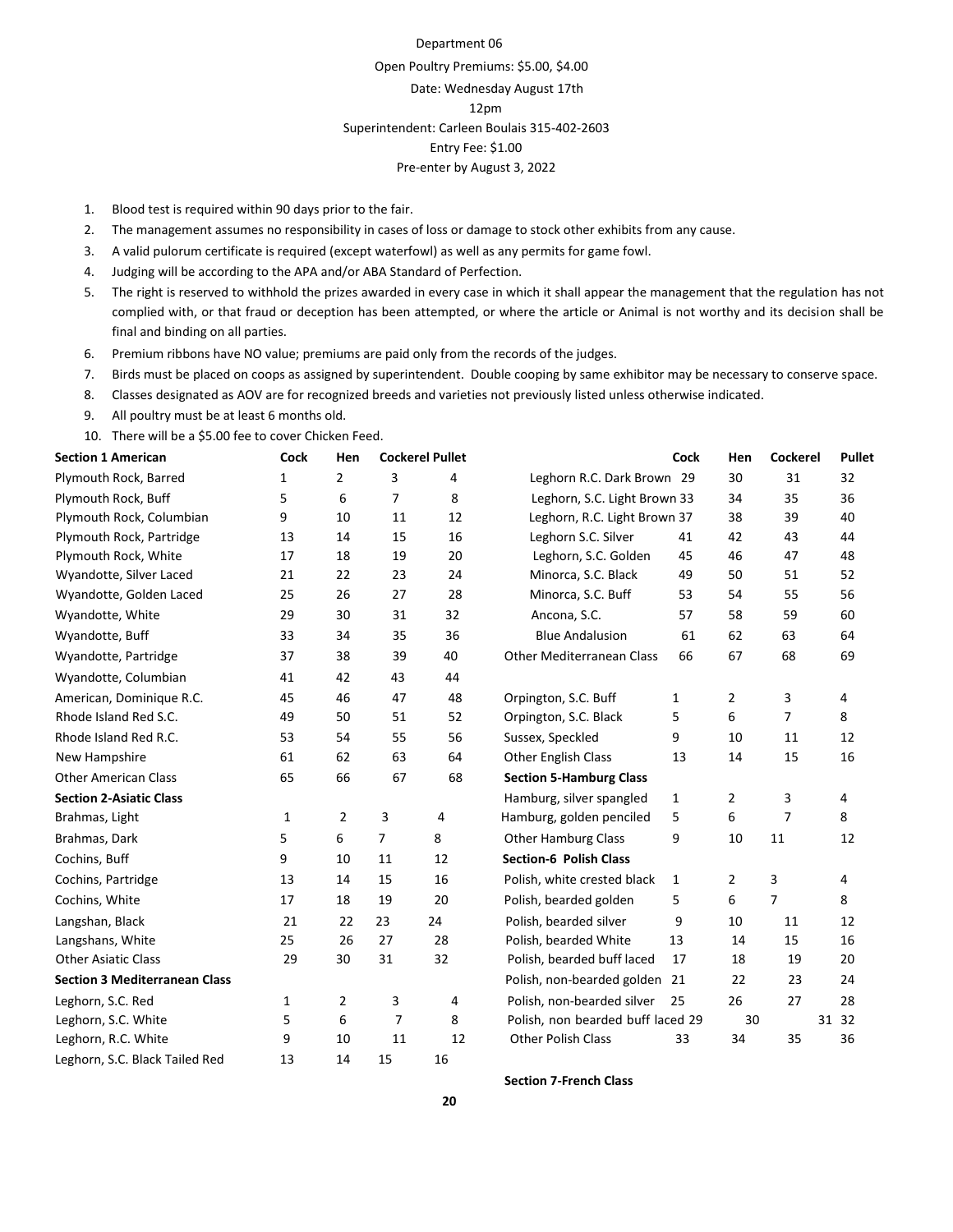| Leg Horn, S.C. Buff                  | 17   | 18             | 19             | 20                     | Houdan, Mottled                       | 1            | $\overline{2}$ | 3              | 4             |
|--------------------------------------|------|----------------|----------------|------------------------|---------------------------------------|--------------|----------------|----------------|---------------|
| Leghorn, R.C. Buff                   | 21   | 22             | 23             | 24                     | Faverole, Salmon                      | 5            | 6              | 7              | 8             |
| Leghorn, .S.C. Dark Brown            | 25   | 26             | 27             | 28                     |                                       |              |                |                |               |
| <b>Section 7- French Class</b>       | Cock | Hen            |                | <b>Cockerel Pullet</b> |                                       | Old          |                | Young          |               |
| <b>Other French Class</b>            | 9    | 10             | 11             | 12                     | <b>Black Cayuga</b>                   | 3            |                | 4              |               |
| <b>Section 8-Standard Games</b>      |      |                |                |                        | Colored/White Muscovy                 | 5            |                | 6              |               |
| Old English Black Breasted Red       | 1    | 2              | 3              | 4                      | <b>White Crested</b>                  | 7            |                | 8              |               |
| Old English Red Pyle                 | 5    | 6              | $\overline{7}$ | 8                      | Khaki Campbell                        | 9            |                | 10             |               |
| <b>Other Standard Games</b>          | 9    | 10             | 11             | 12                     | <b>Domesticated Mallard</b>           | 11           |                | 12             |               |
| <b>Section 9-Game Bantams</b>        |      |                |                |                        | <b>Blue Swedish</b>                   | 13           |                | 14             |               |
| Modern Birchen                       | 1    | $\overline{2}$ | 3              | 4                      | <b>Indian Runner</b>                  | 15           |                | 16             |               |
| Modern Silver Duckwing               | 5    | 6              | $\overline{7}$ | 8                      | Silver Appleyard                      | 17           |                | 18             |               |
| Old English Golden Duckwing          | 9    | 10             | 11             | 12                     | Single Duck, Any Breed                | 19           |                | 20             |               |
| Old English Black                    | 13   | 14             | 15             | 16                     | <b>Section 13 Bantam Ducks</b>        | <b>Cock</b>  | Hen            | Cocerel        | <b>Pullet</b> |
| Old English Black Breasted Red       | 17   | 18             | 19             | 20                     | <b>Black East India</b>               | 1            | 2              | 3              | 4             |
| Old English Silver Duckwing          | 21   | 22             | 23             | 24                     | Call Duck Gray                        | 5            | 6              | 7              | 8             |
| Old English Red Pyle                 | 25   | 26             | 27             | 28                     | White                                 | 9            | 10             | 11             | 12            |
| Old English Spangled                 | 29   | 30             | 31             | 32                     | Butterscotch                          | 13           | 14             | 15             | 16            |
| Any other Game Bantams               | 33   | 34             | 35             | 36                     | Pastel                                | 17           | 18             | 19             | 20            |
| <b>Section 10-Ornamental Bantams</b> |      |                |                |                        | Spot                                  | 21           | 22             | 23             | 24            |
| Sebright, Golden                     | 1    | $\overline{2}$ | 3              | 4                      | <b>Buff</b>                           | 25           | 26             | 27             | 28            |
| Sebright, Silver                     | 5    | 6              | 7              | 8                      | Khaki                                 | 29           | 30             | 31             | 32            |
|                                      |      |                |                |                        |                                       |              |                |                |               |
| Rose Comb, Black                     | 9    | 10             | 11             | 12                     | Snowy                                 | 33           | 34             | 35             | 36            |
| Brahamas, Light                      | 13   | 14             | 15             | 16                     | <b>Blue Fawn</b>                      | 37           | 38             | 39             | 40            |
| Brahamas, Buff                       | 17   | 18             | 19             | 20                     | Blue                                  | 41           | 42             | 43             | 44            |
| Japanese, White                      | 21   | 22             | 23             | 24                     | <b>Black</b>                          | 45           | 46             | 47             | 48            |
| Japanese, Black Tailed White         | 25   | 26             | 27             | 28                     | Magpie                                | 49           | 50             | 51             | 52            |
| Cochin, Buff                         | 29   | 30             | 31             | 32                     | Silver Appleyard                      | 53           | 54             | 55             | 56            |
| Cochin, Partridge                    | 33   | 34             | 35             | 36                     | Any Other Variety                     | 57           | 58             | 59             | 60            |
| Cochin, Black                        | 37   | 38             | 39             | 40                     |                                       |              |                |                |               |
| Barred, Rock                         | 41   | 42             | 43             | 44                     | <b>Section 14-Geese</b>               | Old          |                | Young          |               |
| White Rock                           | 45   | 46             | 47             | 48                     | <b>Gray Toulouse</b>                  | $\mathbf{1}$ |                | $\overline{2}$ |               |
| Buff, Orpington                      | 49   | 50             | 51             | 52                     | Gray African                          | 3            |                | 4              |               |
| Golden Laced Wyandotte               | 53   | 54             | 55             | 56                     | Emden                                 | 5            |                | 6              |               |
| White Wyandotte                      | 57   | 58             | 59             | 60                     | <b>Buff</b>                           | 7            |                | 8              |               |
| <b>Black Wyandotte</b>               | 61   | 62             | 63             | 64                     | <b>Other Geese</b>                    | 9            |                | 10             |               |
| <b>Buff Wyandoltte</b>               | 65   | 66             | 67             | 68                     | <b>Section 15-Turkeys</b>             |              |                |                |               |
| White Leghorn S.C                    | 69   | 70             | 71             | 72                     | <b>Bronze</b>                         | 1            |                | $\overline{2}$ |               |
| Red Pyle Leghorn, S.C.               | 73   | 74             | 75             | 76                     | White Holland                         | 3            |                | 4              |               |
| Buff Leghorn, S.C.                   | 77   | 78             | 79             | 80                     | Other Turkey                          | 5            |                | 6              |               |
| Light Brown Red Leghorn              | 81   | 82             | 83             | 84                     | <b>Section 16-Fowls and Pheasants</b> |              |                |                |               |
| <b>Speckled Sussex</b>               | 85   | 86             | 87             | 88                     | <b>Golden Pheasants</b>               | $\mathbf{1}$ |                | 2              |               |